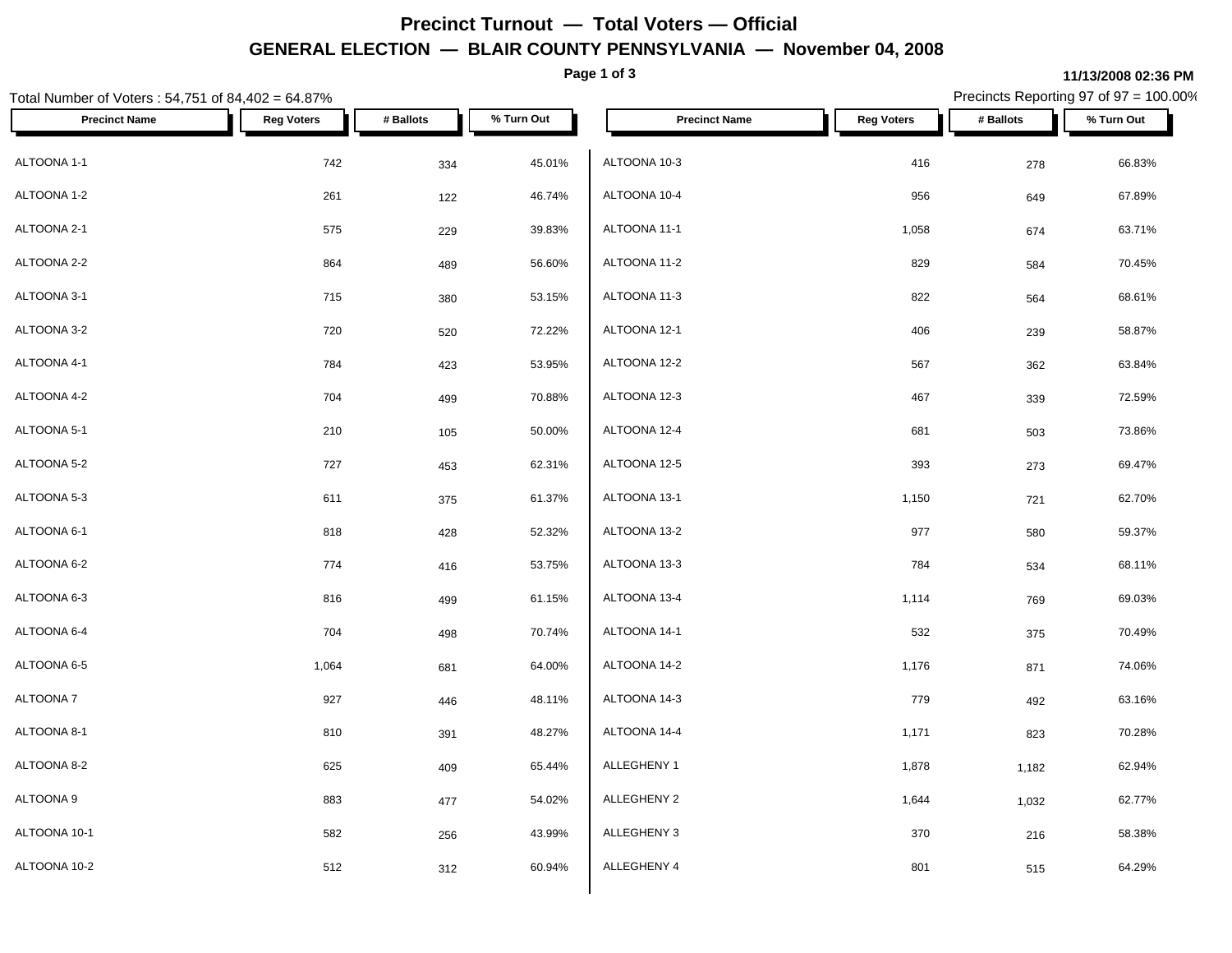# **Precinct Turnout — Total Voters — Official GENERAL ELECTION — BLAIR COUNTY PENNSYLVANIA — November 04, 2008**

**Page 2 of 3**

#### **11/13/2008 02:36 PM**

Precincts Reporting 97 of 97 = 100.00%

| Total Number of Voters : 54,751 of 84,402 = 64.87% |                   |           |            | Precincts Reporting 97 of 97 = 100.00% |                   |           |            |
|----------------------------------------------------|-------------------|-----------|------------|----------------------------------------|-------------------|-----------|------------|
| <b>Precinct Name</b>                               | <b>Reg Voters</b> | # Ballots | % Turn Out | <b>Precinct Name</b>                   | <b>Reg Voters</b> | # Ballots | % Turn Out |
| ANTIS TWP 1                                        | 1,827             | 1,234     | 67.54%     | HOLLIDAYSBURG 7                        | 560               | 396       | 70.71%     |
| <b>ANTIS TWP 2</b>                                 | 1,144             | 773       | 67.57%     | <b>HUSTON TWP</b>                      | 760               | 554       | 72.89%     |
| ANTIS TWP 3                                        | 1,432             | 1,008     | 70.39%     | <b>JUNIATA TWP</b>                     | 744               | 500       | 67.20%     |
| BELLWOOD BORO                                      | 1,229             | 773       | 62.90%     | LOGAN TWP 1                            | 1,462             | 1,052     | 71.96%     |
| <b>BLAIR - CATFISH</b>                             | 1,178             | 785       | 66.64%     | LOGAN TWP 2                            | 1,550             | 1,101     | 71.03%     |
| <b>BLAIR - E HOLBG</b>                             | 2,239             | 1,519     | 67.84%     | LOGAN TWP 3                            | 846               | 603       | 71.28%     |
| <b>CATHARINE TWP</b>                               | 495               | 355       | 71.72%     | LOGAN TWP 4                            | 1,250             | 768       | 61.44%     |
| <b>DUNCANSVILLE</b>                                | 867               | 589       | 67.94%     | LOGAN TWP 5                            | 1,245             | 866       | 69.56%     |
| <b>FRANKSTOWN 1</b>                                | 435               | 339       | 77.93%     | LOGAN TWP 6                            | 1,839             | 1,093     | 59.43%     |
| FRANKSTOWN 2                                       | 2,765             | 1,910     | 69.08%     | LOGAN TWP 7                            | 629               | 432       | 68.68%     |
| <b>FRANKSTOWN 3</b>                                | 2,861             | 1,970     | 68.86%     | <b>MARTINSBURG 1</b>                   | 616               | 433       | 70.29%     |
| FREEDOM 1                                          | 698               | 504       | 72.21%     | MARTINSBURG 2                          | 741               | 494       | 66.67%     |
| FREEDOM 2                                          | 1,312             | 847       | 64.56%     | NEWRY BORO                             | 166               | 108       | 65.06%     |
| <b>GREENFIELD 1</b>                                | 931               | 509       | 54.67%     | NORTH WOODBURY                         | 1,667             | 1,156     | 69.35%     |
| <b>GREENFIELD 2</b>                                | 134               | 94        | 70.15%     | <b>ROARING SPG 1</b>                   | 427               | 245       | 57.38%     |
| <b>GREENFIELD 3</b>                                | 1,130             | 667       | 59.03%     | ROARING SPG 2                          | 662               | 458       | 69.18%     |
| <b>HOLLIDAYSBURG 1</b>                             | 477               | 277       | 58.07%     | <b>ROARING SPG 3</b>                   | 538               | 381       | 70.82%     |
| <b>HOLLIDAYSBURG 2</b>                             | 608               | 417       | 68.59%     | SNYDER 1                               | 955               | 584       | 61.15%     |
| <b>HOLLIDAYSBURG 3</b>                             | 388               | 200       | 51.55%     | SNYDER 2                               | 1,216             | 798       | 65.63%     |
| <b>HOLLIDAYSBURG 4</b>                             | 625               | 425       | 68.00%     | <b>TAYLOR TWP</b>                      | 1,656             | 1,132     | 68.36%     |
| <b>HOLLIDAYSBURG 5</b>                             | 572               | 403       | 70.45%     | <b>TYRONE TWP 1</b>                    | 566               | 382       | 67.49%     |
| HOLLIDAYSBURG 6                                    | 830               | 573       | 69.04%     | TYRONE TWP 2                           | 637               | 454       | 71.27%     |
|                                                    |                   |           |            |                                        |                   |           |            |